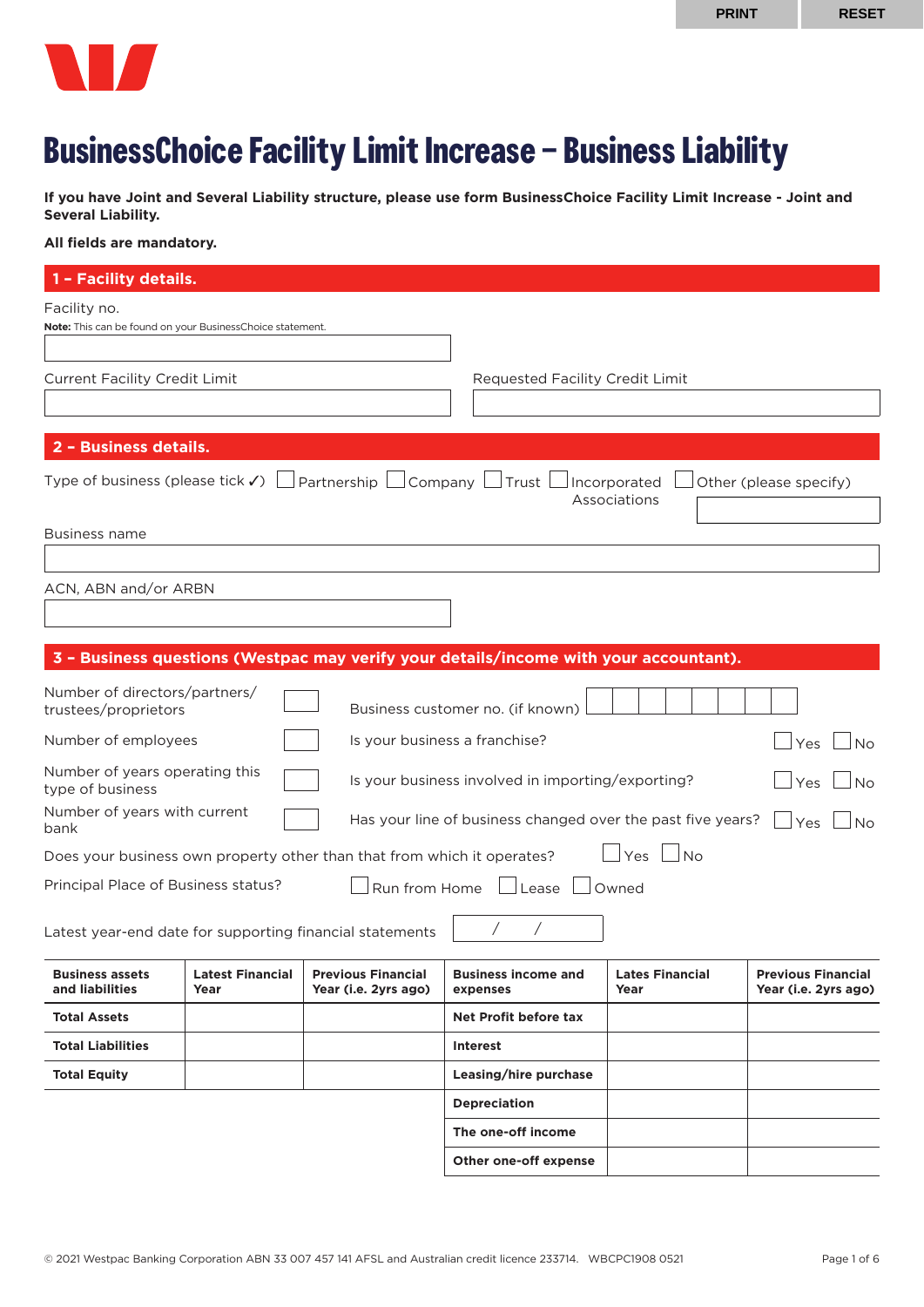**3 – Business questions (Westpac may verify your details/income with your accountant) (continued).**

Please provide further details about the one-off income/expense listed above (if any).

Do you have any existing debt with lenders outside of Westpac?  $\Box$  Yes  $\Box$  No If 'Yes', please provide details of outstanding non-Westpac loans, equipment finance and other liabilities (direct and contingent).

| <b>Financial</b><br><b>Institution</b> | <b>BSB</b> | <b>Account</b><br><b>Number</b> | Loan Type<br>(e.g. Overdraft,<br>Credit Card,<br>Lease, etc.) | <b>Current Limit</b><br>$($ \$) | <b>Current</b><br>Outstanding<br><b>Balance</b><br>$($ \$) | Repayment<br>Type*<br>(I/O, PI&F, P&I) | <b>Maturity</b><br>Date<br>(DD/MM/YY)<br>(if applicable) | <b>Interest</b><br>rate<br>$(\%)$ | <b>Actual</b><br><b>Monthly</b><br><b>Repayments</b><br>$($ \$) |
|----------------------------------------|------------|---------------------------------|---------------------------------------------------------------|---------------------------------|------------------------------------------------------------|----------------------------------------|----------------------------------------------------------|-----------------------------------|-----------------------------------------------------------------|
|                                        |            |                                 |                                                               |                                 |                                                            |                                        |                                                          |                                   |                                                                 |
|                                        |            |                                 |                                                               |                                 |                                                            |                                        |                                                          |                                   |                                                                 |
|                                        |            |                                 |                                                               |                                 |                                                            |                                        |                                                          |                                   |                                                                 |
|                                        |            |                                 |                                                               |                                 |                                                            |                                        |                                                          |                                   |                                                                 |
|                                        |            |                                 |                                                               |                                 |                                                            |                                        |                                                          |                                   |                                                                 |
|                                        |            |                                 |                                                               |                                 |                                                            |                                        |                                                          |                                   |                                                                 |

\*Please indicate whether Repayment Type is Interest Only (I/O), Principal + Interest & Fees (PI & F) or Principal & Interest (P&I).

Accountant's name

Accountant's contact no. Accountant's email address

 $($   $)$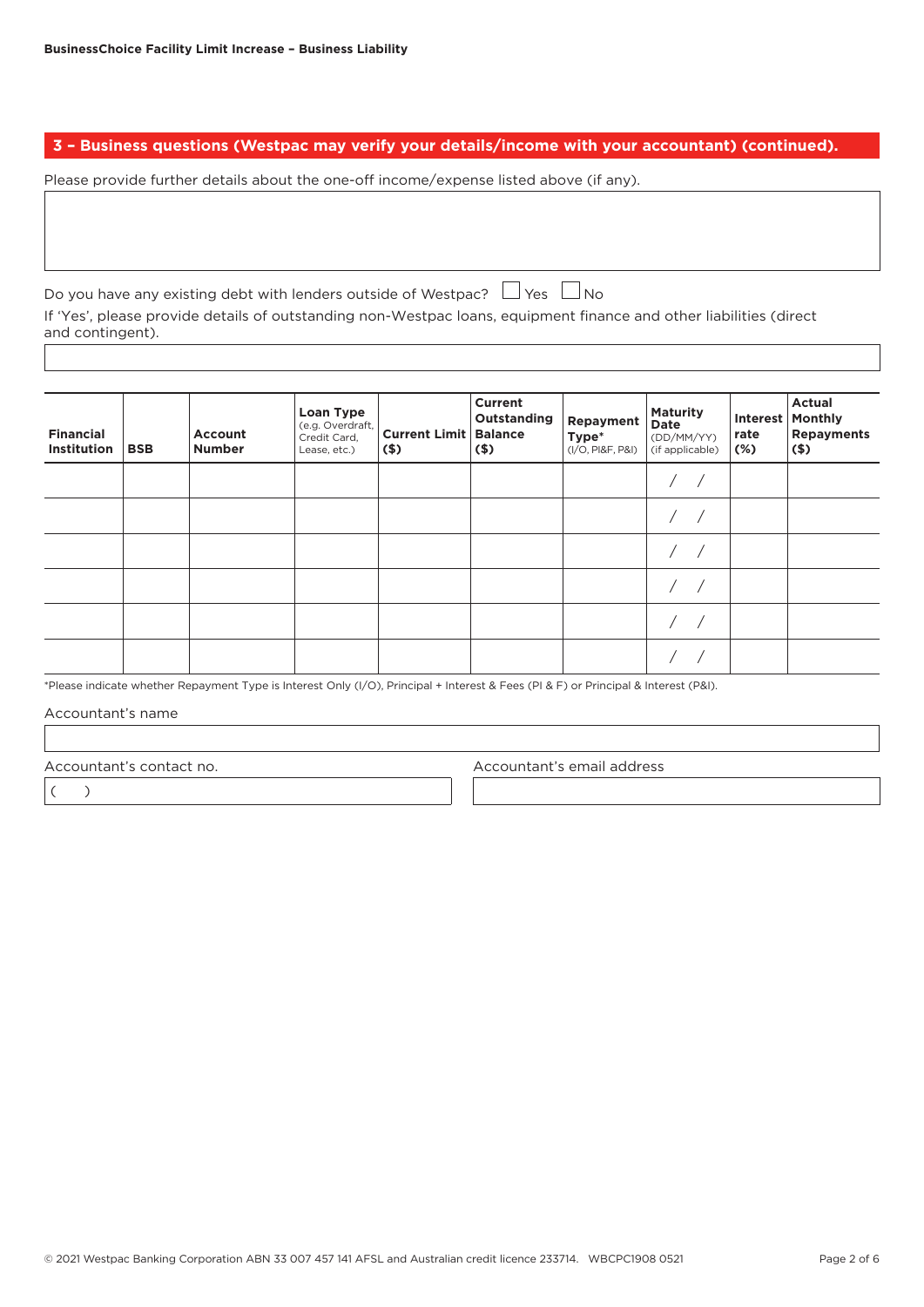## **4 – Business authorisation – executed by the business named in section 2.**

The signature(s) below evidence:

- authority has been duly given by resolution passed at a legally constituted meeting of the Business in accordance with its rules, to the authorised signatory(ies) to execute the application on behalf of the Business requesting the changes set out in the application;
- the authorised signatory(ies) have read and understood this application, including Privacy Statement in Section 5 of the application, and confirm consents required in the Privacy Statement on their own behalf (evidenced by their signature);
- the Business making the Business Purpose Declaration;
- the Business making the following declarations:
	- the statutory obligations of the Business and all members of their corporate group (including employee superannuation and other entitlements) have been met, and are not under any form of arrangement;
	- the financial statements provided with this application present an accurate view of the Business' financial position;
	- neither the authorised signatory(ies) nor the Business are aware of any litigation, petition or action that may ultimately result in the bankruptcy or external administration of the Business; and
	- all of the Business' existing financial commitments are current/not in dispute, and the Business is under no pressure to repay or refinance any of its commitments.

The Business and the authorised signatory(ies) consent to Westpac, its related bodies corporate and/or other members of the Westpac group disclosing information or having information disclosed to Westpac about the authorised signatories or the Business to assist Westpac assess the Business' creditworthiness and process the application.

**Business Purpose Declaration:** I/We declare that the credit to be provided to me/us by the credit provider is to be applied wholly or predominantly for:

- business purposes; or
- investment purposes other than investment in residential property.

| <b>IMPORTANT</b> |  |  |  |  |  |
|------------------|--|--|--|--|--|
|------------------|--|--|--|--|--|

You should **only** sign this declaration if this loan is wholly or predominantly for:

- business purposes; or
- investment purposes other than investment in residential property.

By signing this declaration, you may **lose** your protection under the National Credit Code.

| <b>Business name</b>      | <b>ABN</b> | <b>ACN</b> | and/or ARBN |
|---------------------------|------------|------------|-------------|
| By authorised signatory 1 | Print name |            |             |
|                           | Title      |            | Date        |
| By authorised signatory 2 | Print name |            |             |
| M<br>∕                    | Title      |            | Date        |

**Note**: If a Sole Trader, the application must be executed by that Sole Trader. If a Partnership, the application must be executed by two partners. If a Company, the application must be executed in accordance with the *Corporations Act 2001* or the company's constitution or the replaceable rules (as applicable). If an Incorporated Association, the application must be executed in accordance with the association's constitution or the replaceable rules under the relevant law governing that Incorporated Association (as applicable). If a Trust, the application must be executed by the trustee(s) in their capacity as trustee. If the type of business is indicated as "Other" in Section 2 (e.g. Government Authority, Statutory Corporation, etc.) the application must be executed by an authorised person(s) in accordance with relevant laws which govern the entity.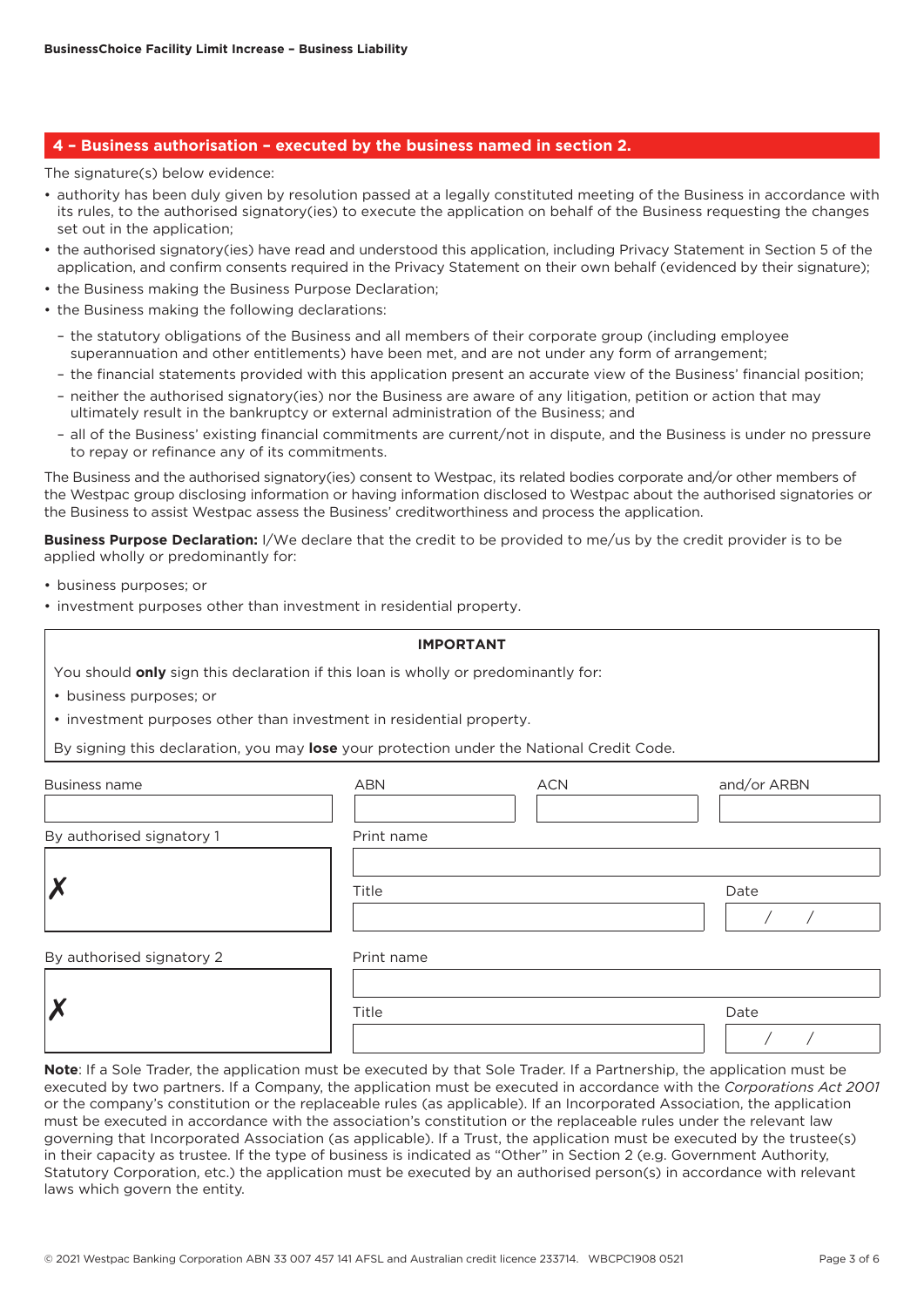## **5 – Declaration for Principal(s)/Authorised Signatories.**

### **PRIVACY STATEMENT.**

#### **Personal information.**

We collect personal information from you to process your application, provide you with your product or service, and manage your product or service. We may also use your information to comply with legislative or regulatory requirements in any jurisdiction, prevent fraud, crime or other activity that may cause harm in relation to our products or services and help us run our business. We may also use your information to tell you about products or services we think may interest you.

If you do not provide all the information we request, we may need to reject your application or we may no longer be able to provide a product or service to you. Where you have provided information about another individual, you must make them aware of that fact and the contents of the Privacy Statement.

We may disclose your personal information to other members of the Westpac Group, anyone we engage to do something on our behalf ('service providers'), rewards program administrators and other organisations that assist us with our business.

We may disclose your personal information to an entity which is located outside Australia. Details of the countries where the overseas recipients are likely to be located are in our privacy policy.

As a provider of financial services, we have obligations to disclose some personal information to government agencies and regulators in Australia, and in some cases offshore. We are not able to ensure that foreign government agencies or regulators will comply with Australian privacy laws, although they may have their own privacy laws. By using our products or services, you consent to these disclosures.

We are required or authorised to collect personal information by certain laws. Details of these laws are in our privacy policy.

Our privacy policy is available at [westpac.com.au](http://westpac.com.au) or by calling 132 032. It covers:

- how you can access the personal information we hold about you and ask for it to be corrected;
- how you may complain about a breach of the Australian Privacy Principles or a registered privacy code and how we will deal with your complaint; and
- how we collect, hold, use and disclose your personal information in more detail.

We will update our privacy policy from time to time.

#### **For our customers located in the European Union.**

The General Data Protection Regulation (**GDPR**) regulates the collection, use, disclosure or other processing of personal data under European Union (**EU**) law. Personal data means any information relating to you from which you are either identified or may be identifiable. Our collection, use, disclosure and other processing of your personal data may also be regulated by the GDPR.

Please refer to our EU Data Protection Policy on our website at [westpac.com.au/privacy/eu-data-protection-policy](http://westpac.com.au/privacy/eu-data-protection-policy) for information about how we manage your personal data under the GDPR. The EU Data Protection Policy also forms part of this Privacy Statement.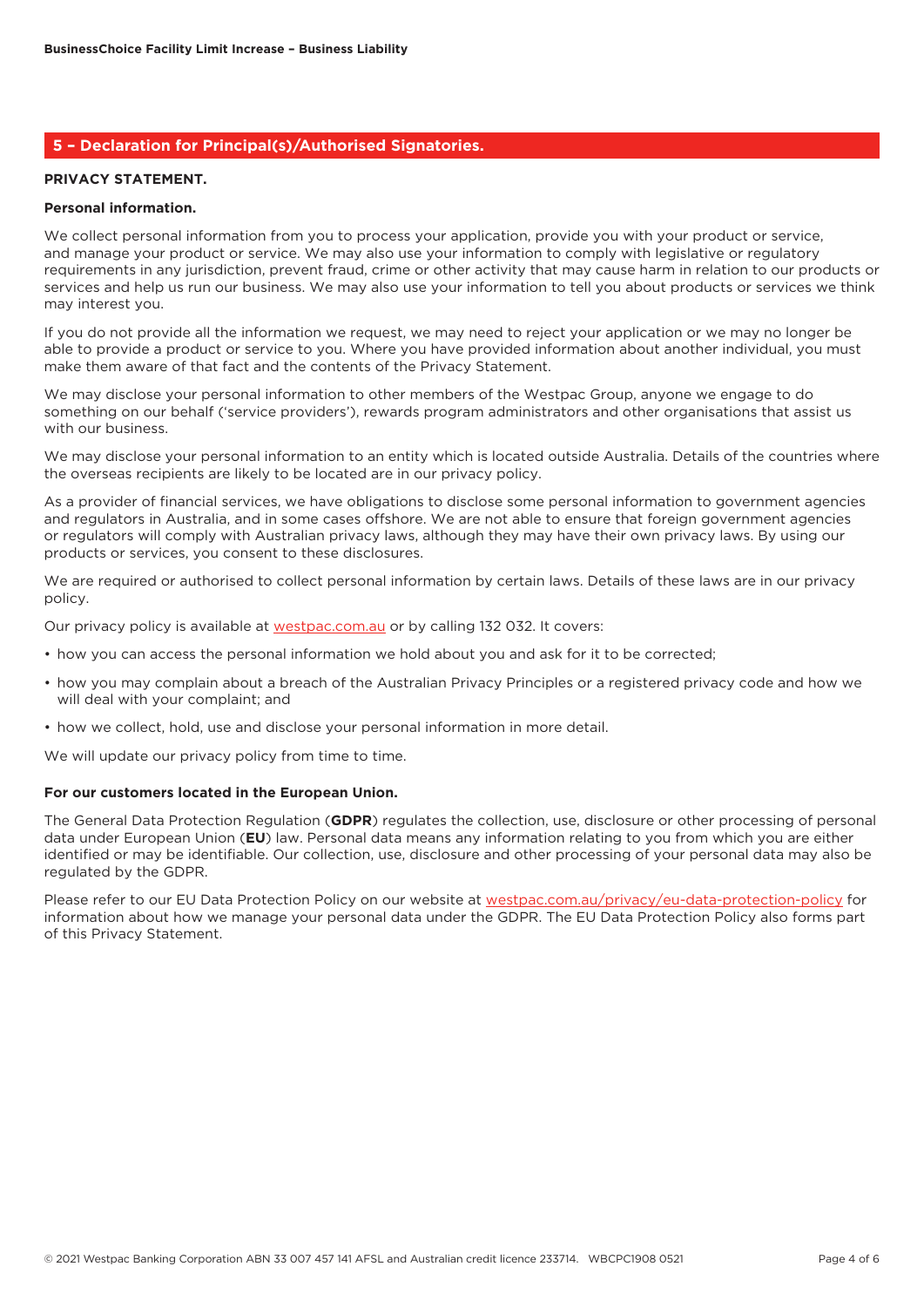## **5 – Declaration for Principal(s)/Authorised Signatories (continued).**

#### **Credit information.**

We may:

- obtain consumer credit information about you from a credit reporting body to enable us to assess your creditworthiness;
- obtain information about your commercial activities or commercial creditworthiness from a business which provides information about commercial creditworthiness;
- exchange personal information and credit information about you with other credit providers to assess your application and creditworthiness and to notify them of any defaults by you;
- disclose credit information and other personal information held by Westpac Group about you to a guarantor or to a proposed guarantor for the purpose of them considering whether to offer to act as guarantor, as required by the Australian Banking Association's Banking Code of Practice or otherwise as permitted by law;
- give or obtain a banker's opinion about you; and
- if you are a proposed guarantor, obtain credit reporting information about you from a credit reporting body for the purpose of assessing whether to accept you as a guarantor.

To ensure we are meeting our requirements and to allow the most up-to-date information to be considered as part of the application process, we may be required to do any or all of these things on one or more occasions.

The privacy page of our website [westpac.com.au](http://westpac.com.au) includes a 'Statement of Notifiable Matters'. These are matters you should be aware of in relation to the use and disclosure of your credit information. This statement includes:

- details of the credit reporting bodies to which we are likely to disclose your credit information, the types of credit information we may give them and how this information will be used;
- your rights over your credit information, including how you can access and correct your information and make complaints;
- your rights to direct a credit reporting body to limit the use of your information for direct marketing purposes and what protections are available if you believe you are a victim of fraud; and
- information about our Credit Reporting Policy.

You can call us on 132 032 or visit us in branch for a hard copy of the Statement of Notifiable Matters.

We will use your personal information to contact you or send you information about other products and services offered by the Westpac Group or its preferred suppliers. If you do not wish to receive marketing communications from us please call us on 132 032 or visit any of our branches.

#### **OTHER ACKNOWLEDGEMENTS AND CONSENTS**

- This Privacy Statement applies to, and you must provide a copy or make all office bearers of the Business (e.g. a director of a company; partner in a partnership; trustee of a trust; chairman, secretary or treasurer of an incorporated association or co-operative) aware of the content of this Privacy Statement.
- You acknowledge and consent to us confirming any or all of the information provided in this application, including from the accountant named in the application.
- Where you have provided information about another individual, you **must** make them aware of that fact and the contents of the Privacy Statement.
- This application form is not an offer or acceptance of credit.

#### **DEFINITIONS**

'We', 'our', 'us' or 'Westpac' means Westpac Banking Corporation ABN 33 007 457 141. 'Westpac Group' means Westpac Banking Corporation and its related bodies corporate.